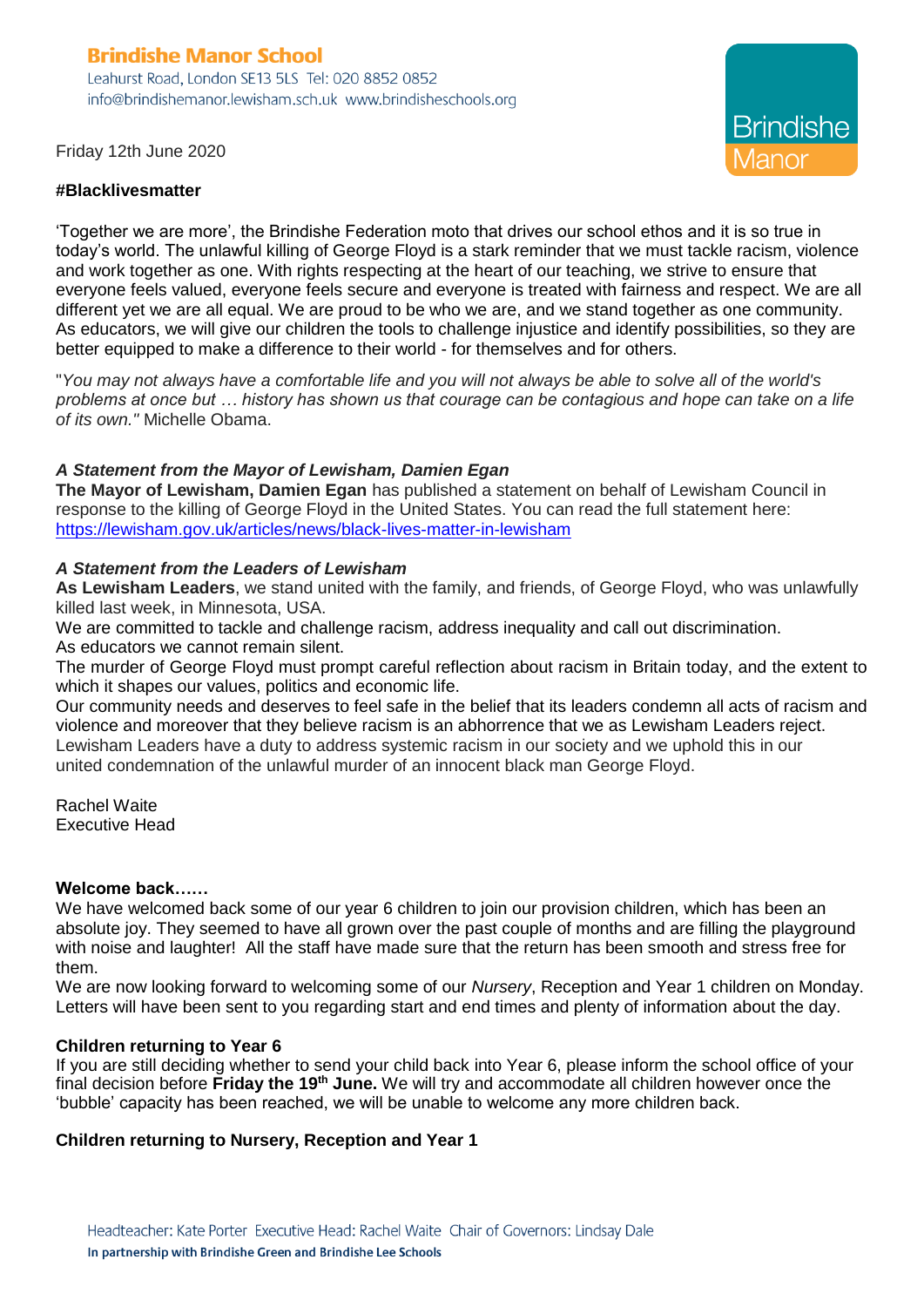If you are still deciding whether to send your child back into Nursery, Reception or Year 1, please inform the school office of your decision before **Friday 26th June.** We will try and accommodate all children however once the 'bubble' capacity has been reached, we will be unable to welcome any more children back.

## **Emails from school**

Could we please remind everyone to check their junk (spam) mailboxes, as often people are contacting us to say they are not getting emails we are sending, but they are going straight to junk! We are sending more emails than usual so please do keep looking!

## **School Dinners – Important Information**

If your child is coming into school and you are not entitled to free school meals or Universal Infant Free School Meals, you will be charged for lunches. Please ensure you make your payments through the Arbor portal.

### **Free School Meals**

For those **entitled to Free School Meals**, you will continue to receive your vouchers from EdenRed, the Government provider of FSM. However, if your child is in years 3 – 6 and is returning to school, as part of our reopening, and is not entitled to a free school meal, then you will need to continue to pay through our online payment system – Arbor.

Please follow the link below and make an application for Free School Meals. If a decision comes back and you are entitled to free school meals, you will receive vouchers to support your shopping bills for your children: [https://lewisham.gov.uk/myservices/education/student-pupil-support/free-school-mealsand-extra](https://lewisham.gov.uk/myservices/education/student-pupil-support/free-school-mealsand-extra-support-for-your-child)[support-for-your-child](https://lewisham.gov.uk/myservices/education/student-pupil-support/free-school-mealsand-extra-support-for-your-child)

If you need any additional support with completing the application, please email us

at [info@brindishemanor.lewisham.sch.uk.](mailto:info@brindishemanor.lewisham.sch.uk) Given the current circumstances, even if you think you do not qualify - please try.

Should you find you are not eligible for the government scheme, but are experiencing hardship, please contact us on [info@brindishemanor.lewisham.sch.uk](mailto:info@brindishemanor.lewisham.sch.uk)

For those **entitled to Free School Meals**, you should now be receiving your vouchers from Edenred, the Government provider of FSM. IF you experience any problems with the voucher or are finding it difficult either to get to the supermarkets/food bank or to provide for your child/ren, please get in touch on [info@brindishemanor.lewisham.sch.uk](mailto:info@brindishemanor.lewisham.sch.uk)

# **CRITICAL WORKERS PROVISION**

Brindishe Manor continues to offer provision of critical workers, where there is no alternative childcare available. The provision runs from 8am – 5pm. Please contact [info@brindishemanor.lewisham.sch.uk](mailto:info@brindishemanor.lewisham.sch.uk) if you feel you need this provision.

# **NSPCC**

# **Coronavirus (COVID-19) advice and support for parents and carers (NSPCC)**

The NSPCC has created a number of resources to support parents and carers during this difficult time. These include:

- Parents working from home
- Children staying home alone
- Lockdown and separated parents
- How to cope with tantrums and other difficult behaviour
- Taking to a child worried about coronarvirus

The advice can be found on the NSPCC website here: [https://www.nspcc.org.uk/keeping-children](https://www.nspcc.org.uk/keeping-children-safe/coronavirus-advice-suppport-children-families-parents)[safe/coronavirus-advice-suppport-children-families-parents](https://www.nspcc.org.uk/keeping-children-safe/coronavirus-advice-suppport-children-families-parents)

# **KEEPING SAFE**

We have all been encouraged to stay at home and stay safe, but for many women and men, home is not a safe place. The National Domestic Abuse helpline has seen a 25% increase in calls and online requests for help since we have been told to stay at home. Although this is a very stressful and anxious time for